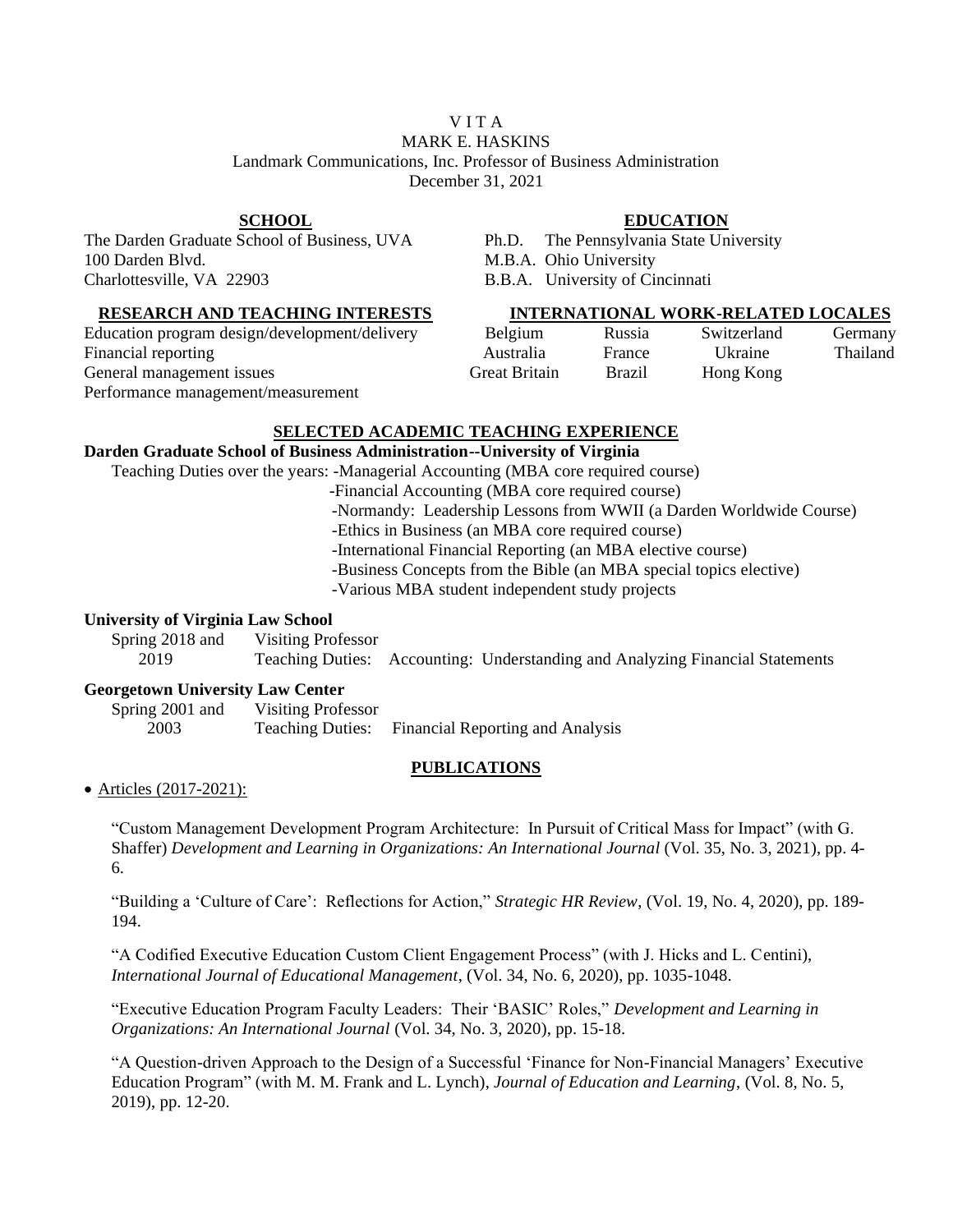"Ideas for Growing Executive Education Revenue: Codification and Catalyst," (with L. Centini and G. Shaffer), *Journal of Management Development,* (Vol. 36, No. 4, 2017), pp. 581-597.

"Do Economic Profit Companies Walk Their Compensation Talk?" (with P. Farris and P. Pfeifer), *Compensation & Benefits Review*, (Vol. 48[2016], No. 1-2, 2017), pp. 29-46.

"Net Income's Bandwidth: An Evaluation of Earnings-Based Performance Metrics," (with P. Simko), *Journal of Managerial Issues,* (Vol. 29, No. 2, 2017), pp. 211-234. [Errata published (Vol. 32, No. 4, 2020), p. 455-456.]

### ● Books:

- 1. Cases in Managerial & Cost Accounting, 1<sup>st</sup> edition, with B. R. Allen, E. R. Brownlee, II, and L. Lynch, Cambridge Business Publishers, **2010** (with instructors' manual).
	- published earlier as *Cases in Management Accounting and Control Systems,* <sup>4</sup> th edition, with B. R. Allen, E. R. Brownlee, II, and L. Lynch*,* Prentice Hall, **2005**.
- 2. *The Secret Language of Financial Reports: The Back Stories That Can Enhance Your Investment Decisions*, McGraw-Hill Professional Publishing, **2008**.
	- **•** Spanish edition, McGraw-Hill Interamericana Editores, S.A., DE C.V., **2009**
	- **•** Chinese edition, China CITIC Press, **2009**
- 3. *Teaching Management: A Field Guide for Professors, Consultants and Corporate Trainers,* with J. Clawson, Cambridge University Press, **2006**.
	- **•** South Asian edition, **2008**
- 4. *Corporate Financial Reporting: Text and Cases*, 4<sup>th</sup> edition, with E. R. Brownlee II and K. R. Ferris, Irwin/McGraw-Hill, **2001** (with instructors' manual).
- **•** 3 rd edition, **1998** (with instructors' manual)
- 2<sup>nd</sup> edition, **1994** (with instructors' manual)
- **•** 1 st edition, **1990** (with instructors' manual)
- 5. *Financial Accounting and Reporting*, 2nd edition, with B. R. Allen, K. R. Ferris, and R. J. Sack, Irwin/McGraw-Hill Companies, **1997** (with instructors' manual).
- **•** 1 • 1<sup>st</sup> edition, **1993** (with instructors' manual).
	- **•** Canadian edition, McGraw-Hill Ryerson, Ltd., **1997**, with B. J. Austin.
	- **•** *Fundamentals of Accounting for Decision Making,* McGraw-Hill Primis Custom Publishing, **2000** (with instructors' manual).
- 6. International Corporate Financial Reporting and Analysis: A Contextual Emphasis, 2<sup>nd</sup> edition, with K. R. Ferris and T. I. Selling, McGraw-Hill, **2000** (with instructors' manual).
- **•** 1 • 1<sup>st</sup> edition, **1996** (with instructors' manual)
- 7. *The CFO Handbook*, revised edition, co-editor with B. Makela, McGraw-Hill, **1997.**
	- **•** Chinese edition, McGraw-Hill, **2005**.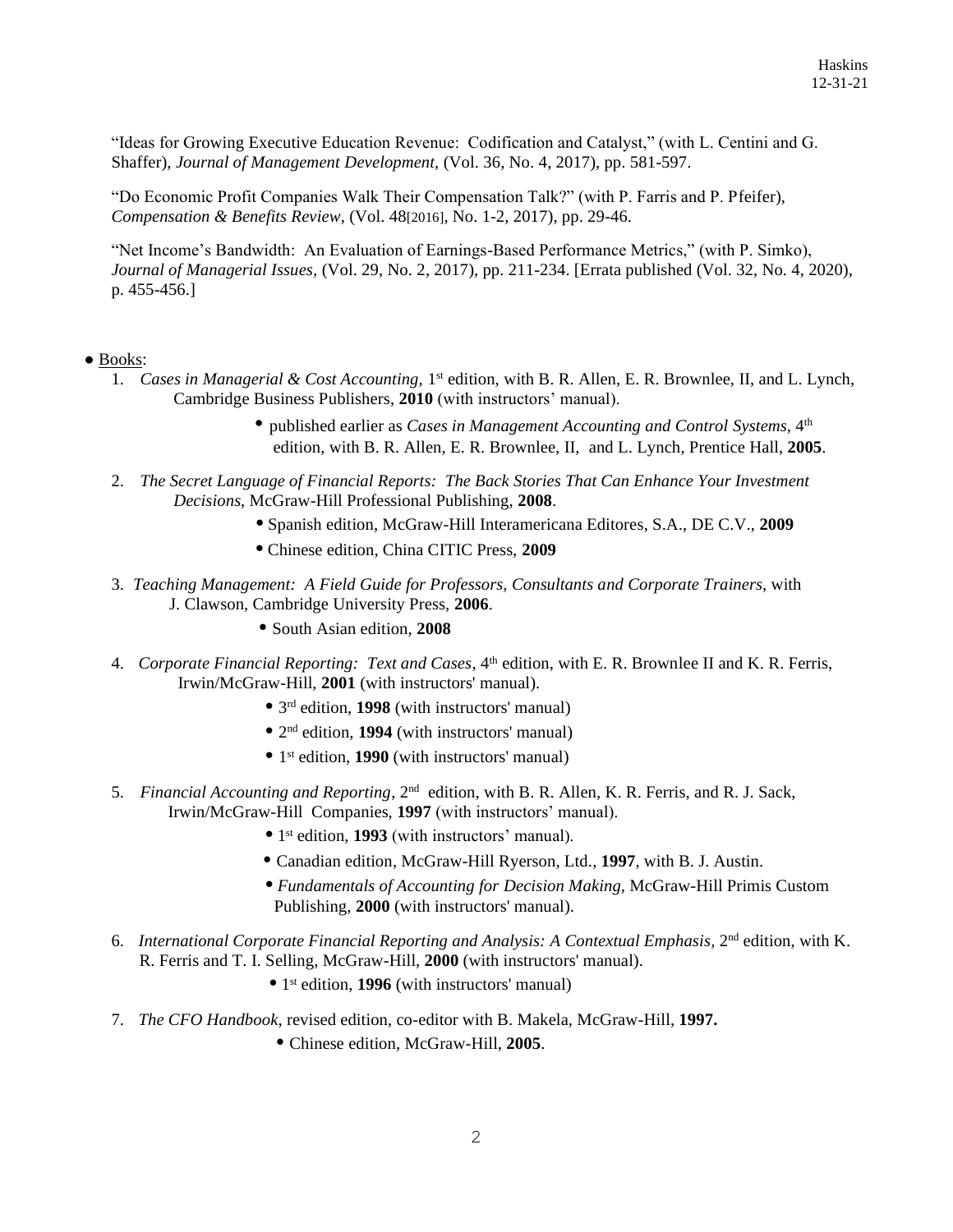• Cases and Teaching Notes (TN) (2017-2021):

Sparking Ideas for Crafting a 'Culture of Care' (G-0651) Sparking Ideas for Crafting a 'Culture of Care' (TN) (G-0651TN) Crafting a Tentative Talent Development Plan (G-0658) Crafting a Tentative Talent Development Plan (TN) (G-0658TN) A Client Engagement Process for Customized Executive Education: Detailing the Details (G-0657) A Client Engagement Process for Customized Executive Education: Detailing the Details (TN) (G-0657TN) The 'What If' Effects of an Income Tax Rate Change: A Deferred Tax Focus (C-2448) The 'What If' Effects of an Income Tax Rate Change: A Deferred Tax Focus (TN) (C-2448TN) LeMar Outdoor Play Products—An Outsourcing Decision to India (C-2440) (with P. Simko) LeMar Outdoor Play Products—An Outsourcing Decision to India (TN) (C-2440TN) (with P. Simko) LeMar Outdoor Play Products—An Outsourcing Decision to India (TNX) (C-2440TNX) (with P. Simko) Sports Equipment Inc.: Instant Insights for a Two-Factor Variance Analysis (C-2436) Sports Equipment Inc.: Instant Insights for a Two-Factor Variance Analysis (TN) (C-2436TN) 4-Sisters Construction Co.: Instant Insights for Estimating Economic Profit (C-2437) 4-Sisters Construction Co.: Instant Insights for Estimating Economic Profit (TN) (C-2437TN) Performance Goals at Tractors, Inc. (C-2443) Performance Goals at Tractors, Inc. (TN) (C-2443TN) Ratios Tell a Story—2019 (C-2438) Ratios Tell a Story—2019 (TN) (C-2438TN) Assessing the Impact of Executive Education (G-0650) Assessing the Impact of Executive Education (TN) (G-0650TN) Becoming an Executive Education Faculty Leader of Choice (PHA-0081) Becoming an Executive Education Faculty Leader of Choice (TN) (PHA-0081TN) Executive Incentive Pay Disclosures at Etsy, Inc. (C-2430) (with L. Lynch) Executive Incentive Pay Disclosures at Etsy, Inc. (TN) (C-2430TN) (with L. Lynch) Revenue Recognition (Topic 606) at Salesforce.com, Inc. (C-2428) (with L. Lynch) Revenue Recognition (Topic 606) at Salesforce.com, Inc. (TN) (C-2428TN) (with L. Lynch) Caterpillar Inc. Taps the Chinese Bond Market (C-2418) (with L. Lynch) Caterpillar Inc. Taps the Chinese Bond Market (TN) (C-2418TN) (with L. Lynch) Daimler Taps the Chinese Panda Bond Market (C-2417) (with L. Lynch) Daimler Taps the Chinese Panda Bond Market (TN) (C-2417TN) (with L. Lynch) Potential Volatility in Earnings: Berkshire Hathaway's Equity Investments (C-2426) (with L. Lynch) Potential Volatility in Earnings: Berkshire Hathaway's Equity Investments (TN)(C-2426TN)(with L. Lynch) Crafting a Statement of Cash Flows: Preferred Airline Group Buys West Coastal Air (C-2427) Crafting a Statement of Cash Flows: Preferred Airline Group Buys West Coastal Air (TN) (C-2427TN) Corporate Financial Ratio Insights in a Department of Defense Context (C-2424) Corporate Financial Ratio Insights in a Department of Defense Context (TN) (C-2424TN) Shareholders' Equity at PepsiCo (C-2425) (with L. Lynch) Shareholders' Equity at PepsiCo (TN) (C-2425TN) (with L. Lynch) A New Era in Revenue Recognition: General Dynamics and Ford (C-2414) (with L. Lynch) A New Era in Revenue Recognition: General Dynamics and Ford (TN) (C-2414TN) (with L. Lynch) Sonvilier Pen Company: An Outsourcing Decision (C-2406) (with P. Simko) Sonvilier Pen Company: An Outsourcing Decision (TN) (C-2406TN) (with P. Simko) Investment Insights from Berkshire Hathaway (C-2416) (with L. Lynch) Investment Insights from Berkshire Hathaway (TN) (C-2416TN) (with L. Lynch) Amazon.com, Inc. Buys Whole Foods Market (C-2409) ( with L. Lynch) Amazon.com, Inc. Buys Whole Foods Market (TN) (C-2409TN) ( with L. Lynch) Ratios Tell a Story—2017 (C-2410) Ratios Tell a Story—2017 (TN) (C-2410TN)